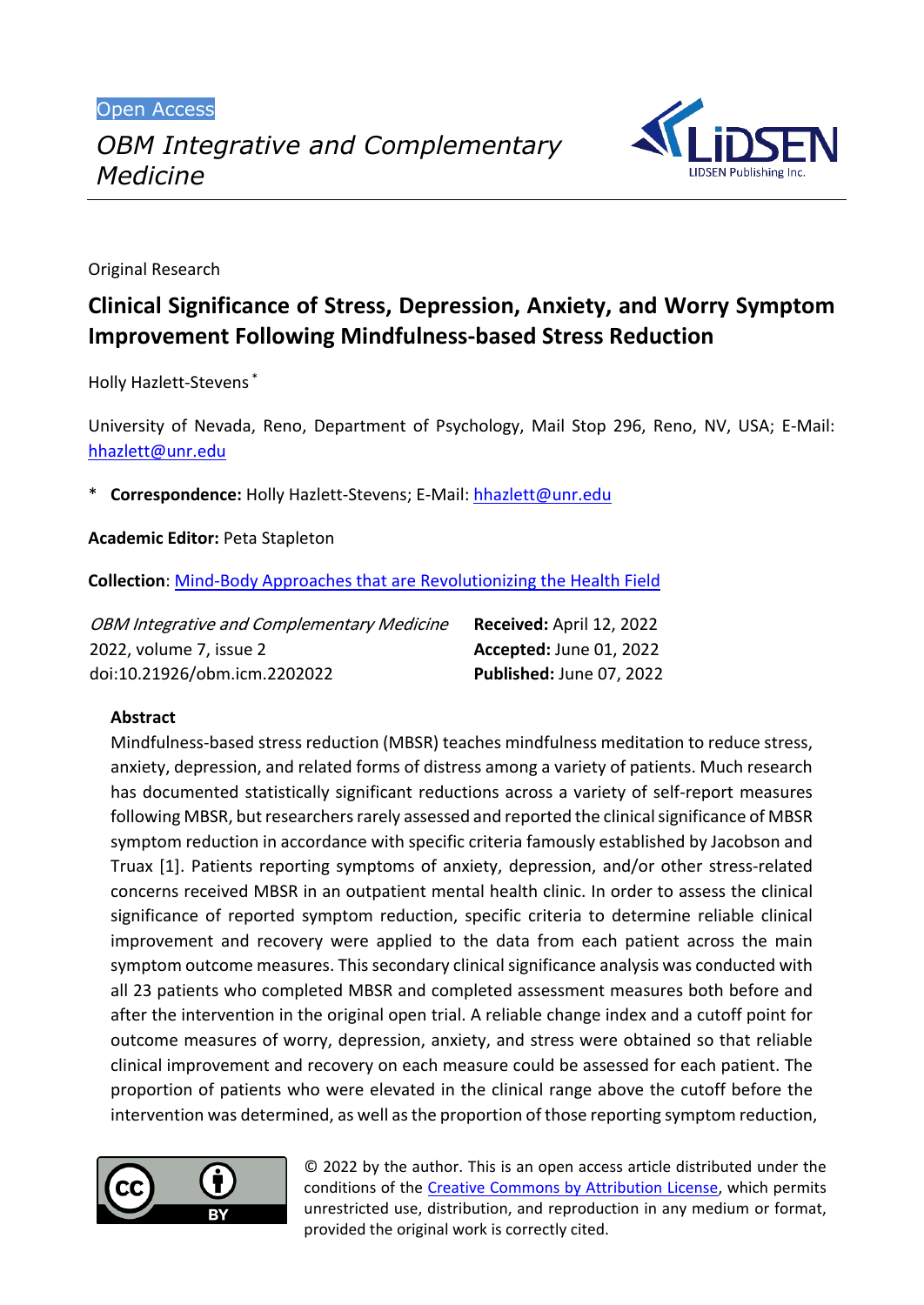the proportion showing reliable improvement, and the proportion recovered at the final MBSR session. Clinical significance analyses revealed that over half of the patient sample scored in the clinical range on each measure before MBSR. At the end of the intervention, the vast majority of these patients reported symptom reduction, and depending on the measure, 45-69% of patients who were clinically elevated initially and reported symptom reduction following MBSR exhibited reliable clinical improvement. Furthermore, 29-50% of those patients showing reliable clinical improvement also met criteria as recovered at the conclusion of the MBSR program. These results suggest that the symptom reduction observed following MBSR is substantial and clinically meaningful for many patients – an outcome that cannot be determined with statistical tests of significance alone. Clinical significance criteria, such as those applied in this study, could be implemented in randomized controlled trial protocols to supplement conventional tests of statistical significance and shed light on how clinically meaningful obtained changes on outcome measures are for patients.

#### **Keywords**

Mindfulness; meditation; mindfulness-based stress reduction; clinical significance

#### **1. Introduction**

Mindfulness-based stress reduction (MBSR) is an eight-week public health education course originally designed for medical patients presenting with an array of symptoms and concerns. Over the course of this 30-hour curriculum, MBSR instructors teach formal mindfulness meditation and movement practices, as well as ways to implement mindfulness in daily life, week to week. MBSR has been widely studied and effectively reduced stress, anxiety, and depression for a range of physical and psychological problems with medium to large effect sizes [2-4]. MBSR is currently listed in the Substance and Mental Health Services Administration (SAMHSA) National Registry of Evidence-based Programs and Practices (NREPP).

MBSR also appears promising in the treatment of stress, worry, anxiety, and depression symptoms among patients seeking traditional outpatient psychiatric and psychological services. In one large study of adolescent psychiatric outpatients [5], patients who attended MBSR reported improvements in anxiety, depression, somatic distress, and sleep disturbance significantly more than control group patients receiving only treatment as usual. In another study, adults diagnosed with a mood disorder (either current or in the past) who received MBSR demonstrated superior improvements in depression, trait anxiety, dysfunctional attitudes, and rumination compared to a matched but not randomized waitlist control group [6]. Randomized control trials established the efficacy of MBSR for social anxiety disorder [7], for GAD [8], and for reducing anxiety, depression, and insomnia among a mixed sample of patients diagnosed with generalized anxiety disorder (GAD), panic disorder, and/or social anxiety disorder [9].

A growing body of research suggeststhat improved vagal regulation is an important physiological mechanism underlying these observed reductions in anxiety, sleep disturbance, and related distress following mindfulness intervention. For example, heart rate variability, a widely accepted index of cardiac sympatho-vagal balance, improved after completion of the full 8-week MBSR curriculum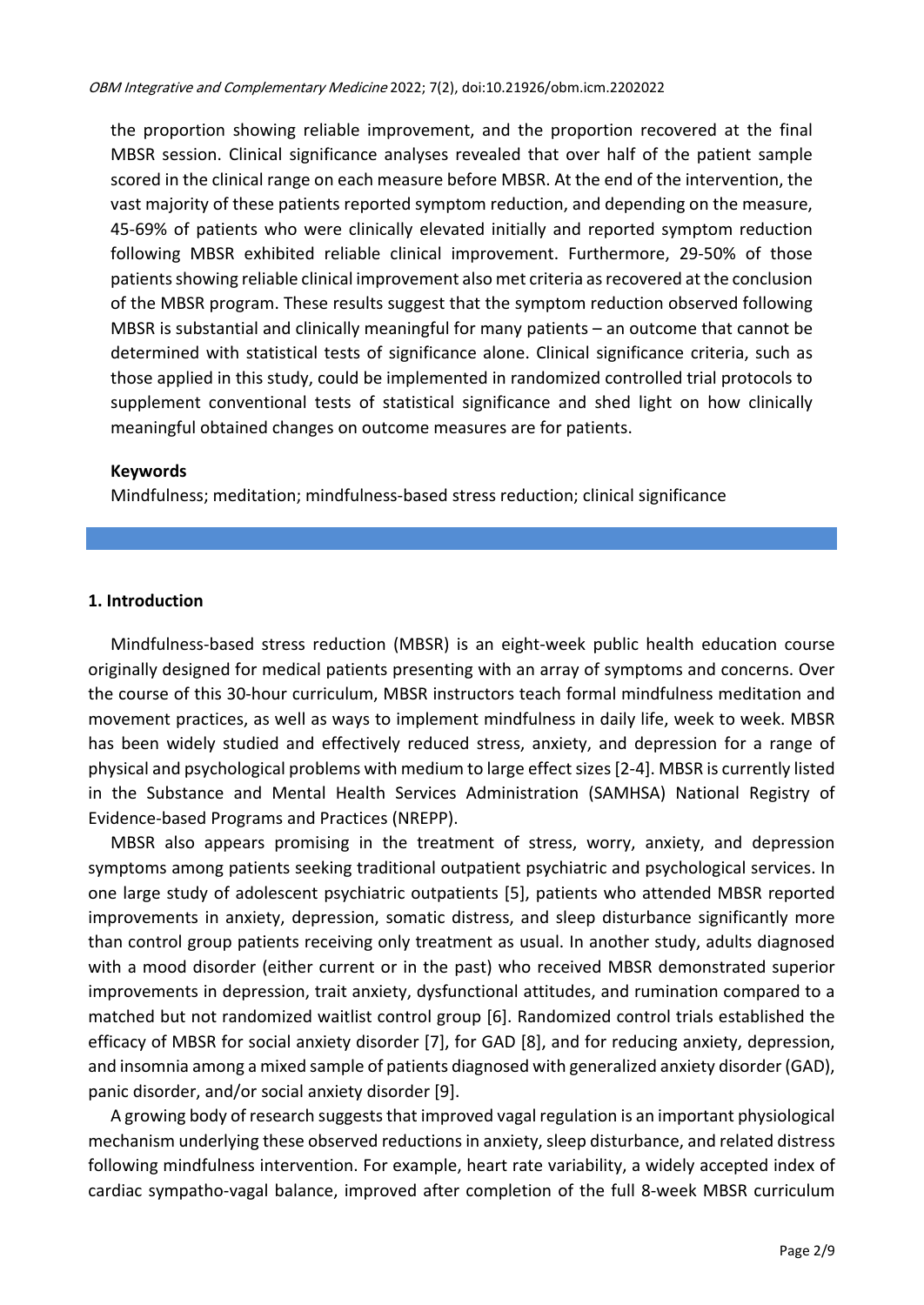[10]. This improved parasympathetic modulation of heart rate suggests better sensitivity to meet constantly changing environmental demands [11], and is considered a peripheral biomarker of emotion regulation because the prefrontal cortical activity associated with "top-down" emotion regulation also appears to produce inhibitory input to the sinoatrial node via the parasympathetic nervous system [12]. Thus, improved cardiac vagal regulation may reflect improved neurovisceral system regulation more broadly [13], with improvements in anxiety and sleep stemming from central vagal and autonomic nervous system brain regions such as the supraoptic chiasm. Furthermore, mindfulness meditation may improve overall health by protecting or increasing telomere length, increasing telomerase activity, and may impact telomere-related gene expression [14], suggesting the potential for epigenetic changes as well.

MBSR has much research support documenting statistically significant change in anxiety, depression, and other stress-related symptom measures following this intervention. However, changes in psychological symptoms following an intervention can reach statistical significance without necessarily reaching *clinical* significance. Clinical significance refers to the practical importance of the symptom reduction for each patient, reflecting how clinically meaningful the reduction in symptom measures obtained for that patient might be. For example, statistical significance might be reached in a study because enough patients reported symptom reduction, but the degree of symptom reduction for many patients might be too small to have a noticeable effect on the quality of their daily lives. Similarly, severe patients might report reliable change in their symptoms but still suffer from residual symptoms in the clinical range – an outcome which would not be detected by tests of statistical significance. Furthermore, statistical significance might be reached if enough patients report improvement, even if a large subset of patients fail to improve or worsen over the course of the intervention. For these reasons, Jacobson and Truax [1] operationalized the concept of clinical significance in their seminal article by outlining specific criteria to categorize patients as improved and/or recovered following treatment. A reliable change index can be calculated to determine whether the degree of improvement for a given patient is statistically reliable, and cutoff scores reveal whether a patient's reduced symptoms fall within a normative range and therefore reflect true clinical recovery.

The purpose of this secondary analysis was to examine the clinical significance of symptom reduction found in a previous open trial of MBSR delivered in an outpatient psychological services setting [15]. Original analyses documented statistically significant reductions on measures of worry, anxiety, depression, and stress, as well as increased positive psychological factors, among the 23 patients completing MBSR. Although means and standard deviations obtained for these measures suggested that these improvements might be clinically significant as well, clinical significance criteria were not applied to individual patient data. Therefore, in this secondary analysis, a reliable change index and a cutoff score for each of the main outcome measures was obtained and applied to individual patient data to determine how many patients showed reliable improvement and recovered following the intervention.

### **2. Method**

### **2.1 Participants and Procedure**

All data for this secondary clinical significance analysis were obtained from patients who enrolled in a pilot MBSR clinical program at a university-based psychological services center. Please see the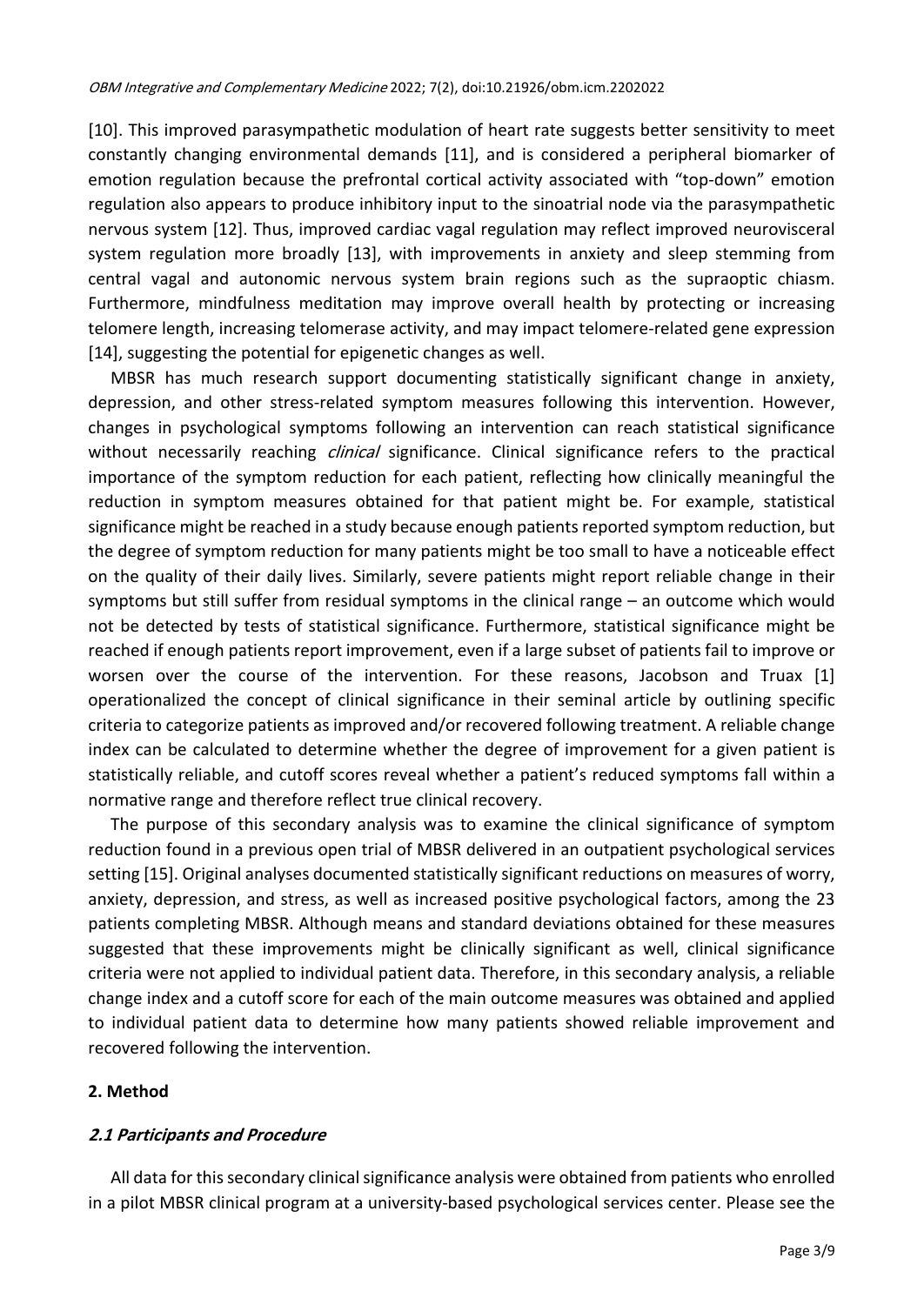previous publication of the larger study [15] for more detailed descriptions of this community mental health clinic setting, study procedures, and MBSR instructor background. Patients either were referred to the MBSR program by a mental health clinician for anxiety, depression, or other stress-related concerns or patients were self-referred after learning that the new MBSR program was available at the clinic. All patients who decided to enroll in the MBSR program were invited to participate in the research. This clinical pilot program was not delivered in the context of a clinical trial in which participants were prospectively recruited for research purposes. Therefore, diagnostic interviews were not conducted and no formal inclusion or exclusion criteria were applied prior to selection in the study. Instead, all patients who enrolled in the program chose to do so after an interview revealed that MBSR might be beneficial for them, and in some cases, after a referral from a previous clinician. Thus, data were collected for the purpose of evaluating this new service program. Patients who enrolled in the MBSR program were given the option of volunteering to allow their questionnaire data to be de-identified and used for later research purposes as approved by the University of Nevada, Reno Institutional Review Board (IRB). Self-report measures were completed during the first and the final MBSR sessions.

Thirty of these patients allowed their data to be de-identified and included in the research study. Of these, 23 patients completed the intervention and attended the final MBSR session to repeat the assessment battery. Of the seven patients who did not provide final data, four participants actively dropped out of the MBSR group and attended fewer than five sessions, and three participants attended at least five sessions throughout the eight-week period and did not drop out of the program but were unable to attend the final session due to illness or family emergency. Of the 23 patients who completed assessment measures at both time points, 17 were female and six were male. Nineteen patients self-identified as Caucasian/White, one patient identified as Latinx, one patient identified as African American/Black, and two patients endorsed multiple race and/or ethnic backgrounds. Patient ages ranged from 22 to 64 years old  $(M = 42.17, SD = 12.38)$ .

All patients attended the 8-week MBSR curriculum delivered by the author in groups of six to ten patients per group. Self-report measures were completed at the beginning of the first MBSR session and before ending the final session.

### **2.2 Measures**

Penn State Worry Questionnaire (PSWQ) [16]. The PSWQ is a widely used 16-item measure of trait worry with excellent internal consistency, good test-retest reliability, and demonstrated construct validity. Respondents rate each item, including five reverse-scored items, on a five-point Likert scale. Total scores range from 16 to 80 with higher scores indicating a greater tendency to experience excessive and uncontrollable worry.

Depression Anxiety Stress Scales 21-item Version (DASS21) [17]. All 21 items comprising the Depression, Anxiety, and Stress scales of the DASS21 were included. The DASS21 is a widely used measure asessing core symptoms of depression, anxiety, and stress-related tension. Respondents indicate how much each statement applies to them on a Likert scale ranging from zero to three, resulting in a separate score for each subscale. Good internal consistency, two-week temporal stability, and valid factor structure was demonstrated in clinical samples for all three scales [18].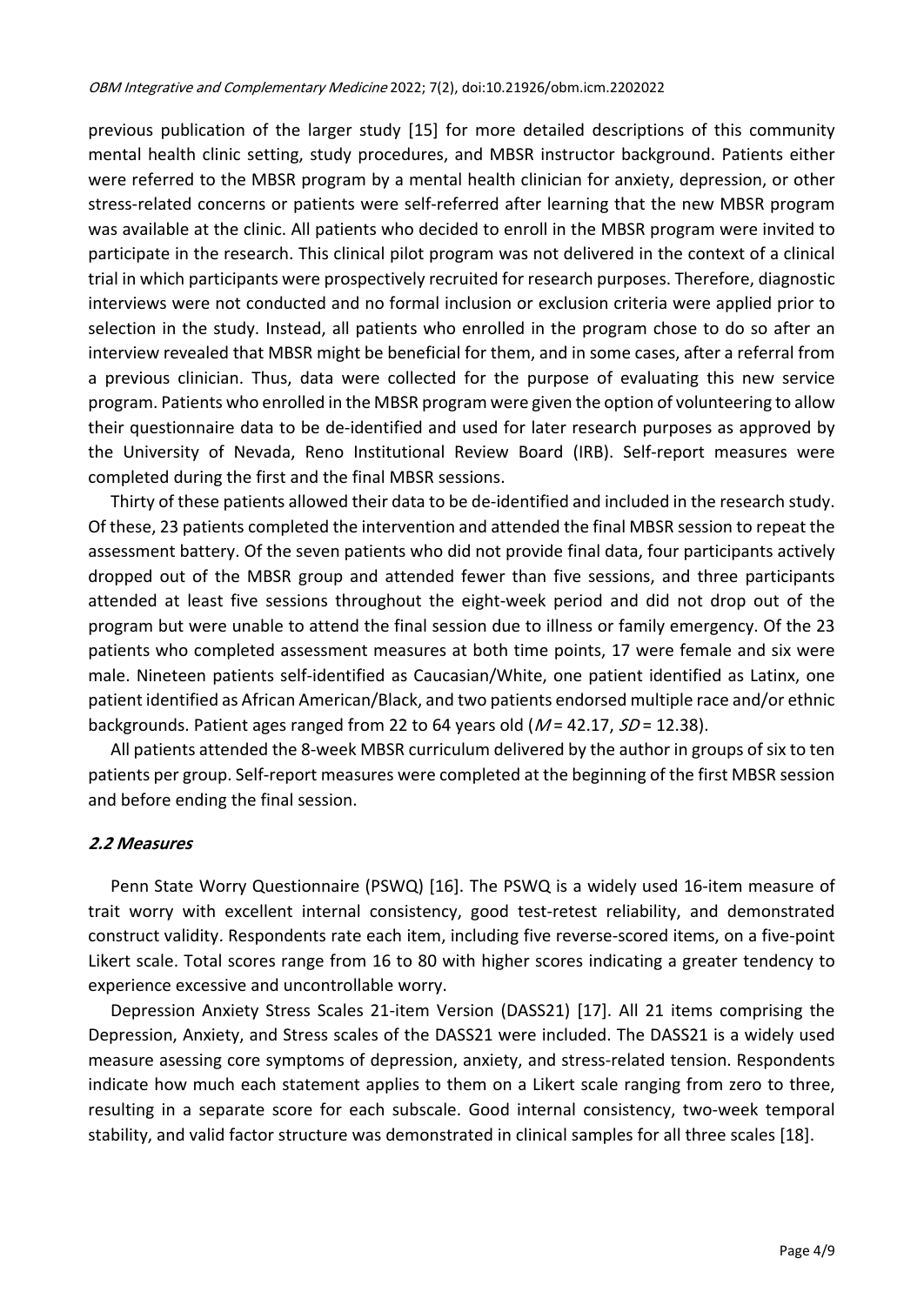## **2.3 Data Analysis**

Clinically significant change on the PSWQ and DASS-21 measure scales was assessed with specific criteria indicating reliable clinical improvement and recovery on these outcome measures [1]. For the PSWQ, standardized clinical significance criteria included a reliable change index of 7 and a cutoff score of ≤47, as previously calculated on large treatment samples [19]. Clinical significance criteria for the DASS-21 scales, also based upon large samples [20], included a reliable change index of 6.19 for the Depression scale, a reliable change index of 6.96 for the Anxiety scale and a reliable change index of 6.23 for the Stress scale. Cutoff scores to determine recovery included a score of 9.22 for the Depression scale, a score of 6.31 for the Anxiety scale, and a score of 12.42 for the Stress scale. Cutoff scores were applied to each patient's data to determine how many patients fell above the cutoff before the intervention. For those whose scores were elevated before the intervention, reliable change index criteria were applied to determine whether any symptom measure decrease was large enough to be considered reliable improvement. Finally, cutoff scores again were applied to each patient's scores after the intervention to reflect recovery.

# **3. Results**

Clinically significant change on the PSWQ and DASS-21 measures was assessed for the entire sample of 23 patients. Specific criteria indicating reliable clinical improvement and cutoff scores reflecting recovery on these measures were applied to determine the proportion of improved and recovered patients at the final MBSR session.

### **3.1 Worry Measure**

For the PSWQ, standardized clinical significance criteria included a reliable change index of 7 and a cutoff point of ≤47 as previously calculated on large treatment samples [19]. Only five of the 23 patients scored at or below the PSWQ cutoff point of 47 before the MBSR intervention, leaving 18 patients scoring in the clinical range pre-intervention. Of these remaining 18 patients, sixteen reported some degree of reduction on the PSWQ following MBSR, with one patient reporting no change and one patient reporting an increase. When the reliable change index of 7 was applied to PSWQ scores post-intervention, 11 of the 16 participants (69%) exhibited reliable clinical improvement with PSWQ score reductions greater than 7. In addition, eight of these 16 patients (50%) also met criteria for recovery, falling below the cutoff point of 47.

### **3.2 Depression Scale**

Clinical significance criteria for the DASS-21 [20] included a reliable change index of 6.19 and a cutoff score of 9.22 for the Depression scale. Of the 23 patients, 13 scored above the cutoff point on the Depression scale before the MBSR intervention. Of these 13 patients, 11 reported reduced depression following MBSR. Of these 11 patients reporting decreased depression, five patients (45%) both exhibited reliable clinical improvement (with reductions greater than 6.19) and met criteria for recovery with post-intervention scores falling below the cutoff. Of the six remaining patients, five also scored below the cutoff post-intervention suggesting recovery, but the magnitude of change was not large enough to meet the reliable improvement criterion. One patient reported no change and one additional patient reported increased depression post-MBSR.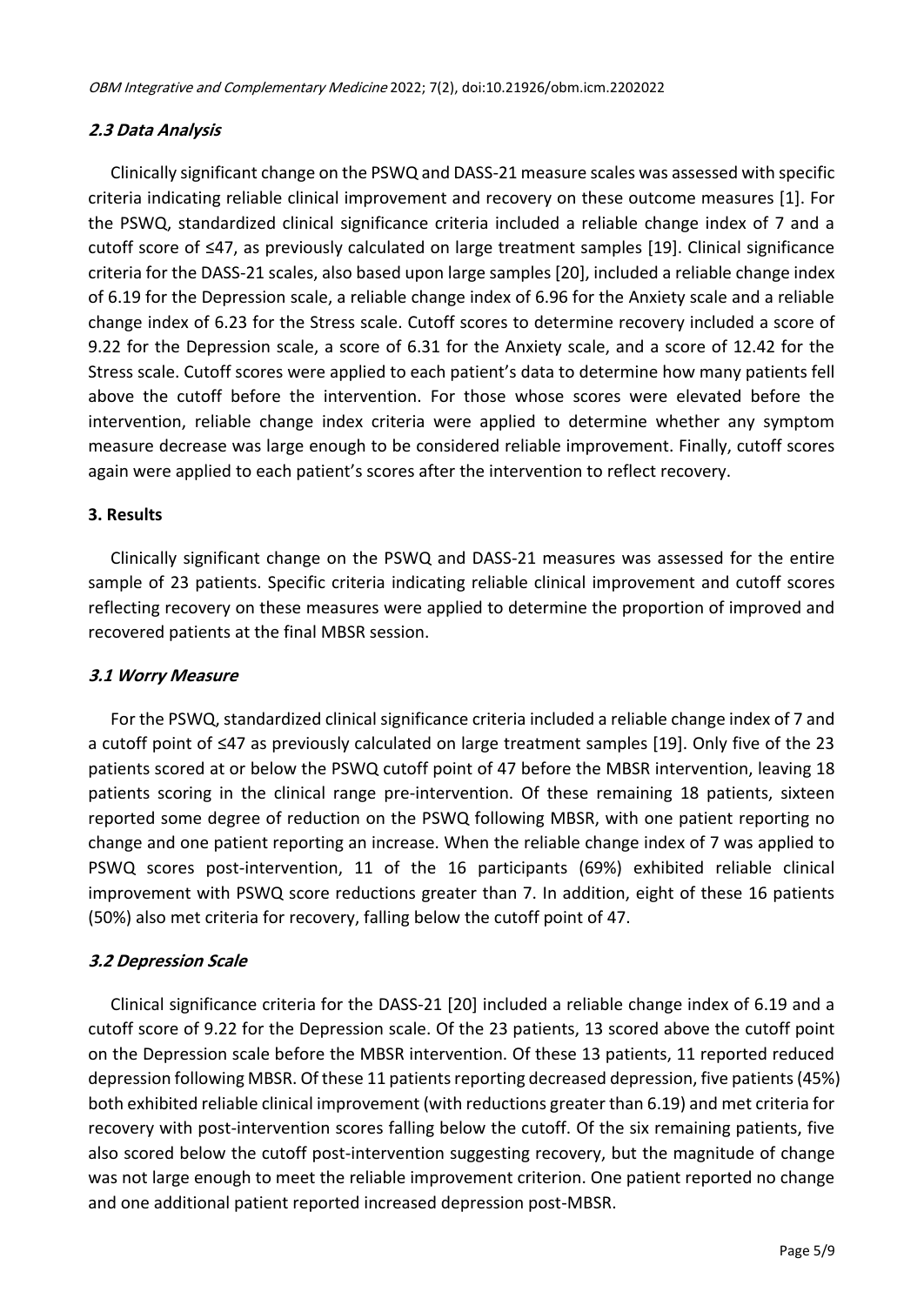# **3.3 Anxiety Scale**

Clinical significance criteria for the DASS-21 scales [20] included a reliable change index of 6.96 and a cutoff score of 6.31 for the Anxiety scale. Of the 23 patients included in the study, 13 scored above the Anxiety scale cutoff point before the MBSR intervention. Of these 13 patients, 12 reported some degree of reduction on the Anxiety scale. Of these 12 patients, seven patients (58%) exhibited reliable clinical improvement (with reductions greater than 6.96), five of whom (42%) also scored below the cutoff meeting criteria for recovery post-intervention. Of the remaining five patients who did not meet criteria for reliable improvement, two patients did fall below the cutoff after the intervention but these changes were not large enough to meet the reliable improvement criterion. One patient reported an increased Anxiety scale score after the intervention.

# **3.4 Stress Scale**

Clinical significance criteria for the DASS-21 scales [20] included a reliable change index of 6.23 and a cutoff score of 12.42 for the Stress scale. Of the 23 patients included in this analysis, 14 patients scored above the Stress scale cutoff point before the MBSR intervention. Of these 14 patients, nine (64%) exhibited reliable clinical improvement, four of whom (29%) also recovered by falling below the cutoff post-intervention. Of the three remaining patients whose changes were not large enough to meet the reliable improvement criterion, one patient did score below the cutoff post-intervention. One patient reported no change and one additional patient reported increased stress post-MBSR. The individual patient who reported increased stress post-MBSR was the same individual who reported increased anxiety and increased depression on the DASS-21. At the end of the intervention, this patient explained that increased feelings of stress, anxiety, and depression were an acute reaction to a medical situation with a close family member, and the patient expressed concern that scores on the questionnaires completed in the final session might not reflect their perceived benefit from the program.

### **4. Discussion**

Clinical significance criteria were applied to individual patient data to determine the proportion of patients who scored in the clinical range on a given outcome measure before the intervention, how many of those patients reported symptom reduction, and how often this symptom reduction met criteria for reliable clinical change and recovery. Results revealed that over half of the patient sample scored in the clinical range on each measure before MBSR. At the end of the intervention, the vast majority of these patients reported some degree of symptom reduction. Depending on the measure, 45-69% of patients who were clinically elevated initially and reported symptom reduction following MBSR exhibited reliable clinical improvement. Thus, these patients demonstrated a large enough magnitude of change to meet stringent reliable clinical improvement criteria, suggesting that a substantial portion of patients who were clinically elevated on these measures before MBSR enjoyed meaningful improvement. When cutoff criteria were applied to investigate rates of recovery, 29-50% of those patients showing reliable clinical improvement also met criteria for recovery at the end of the intervention, falling below the cutoff and in the normative range. Many additional patients who scored above the clinical cutoff before the intervention also scored below the cutoff after the intervention – however, these patient scores often were not severely elevated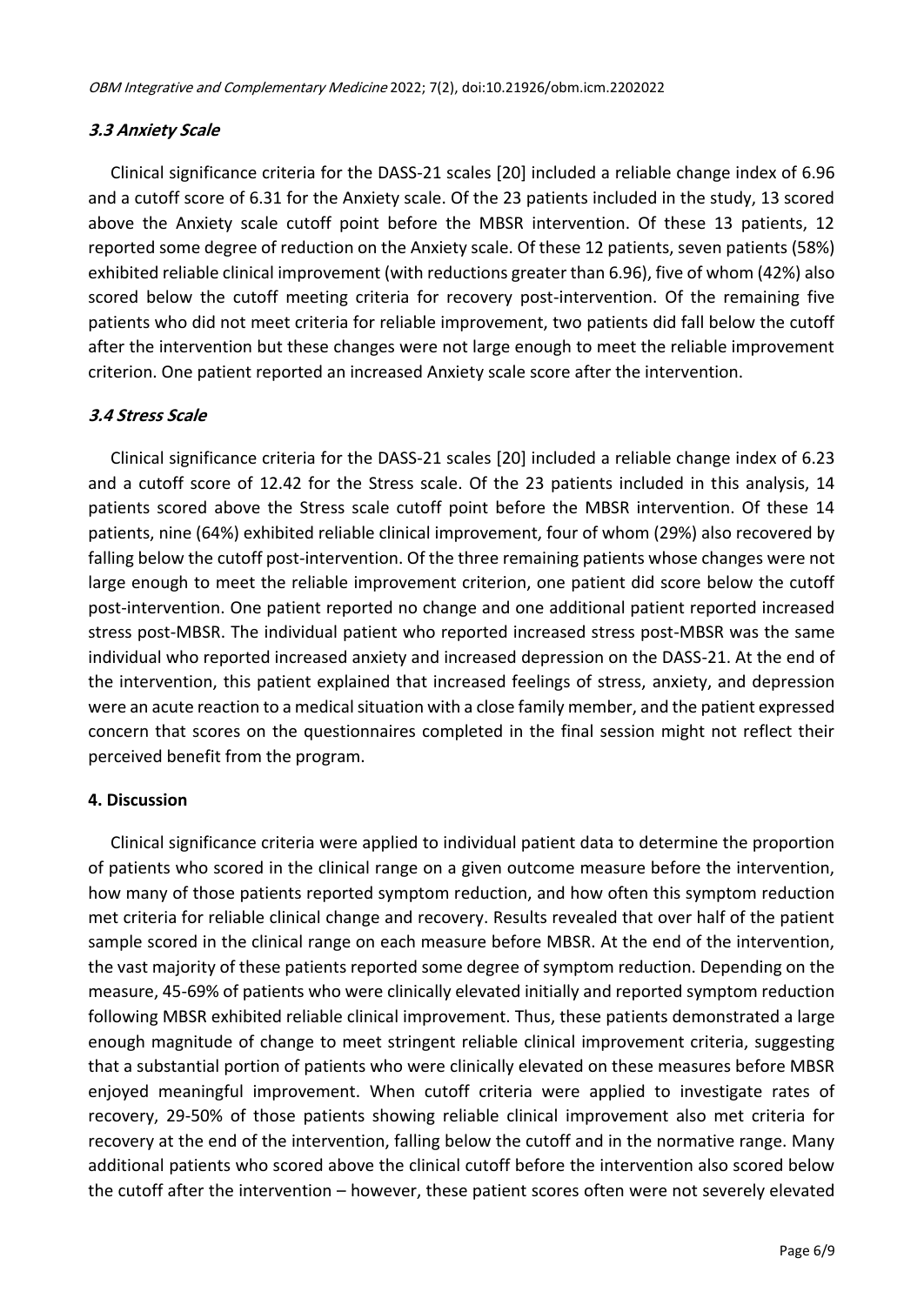before the intervention, resulting in smaller magnitudes of change that failed to meet reliable clinical improvement criteria. The clinical significance of MBSR was most pronounced on the worry measure, with 18 of the 23 patients scoring in the clinical range before treatment, 16 of whom reported some symptom reduction, 69% of whom met criteria for reliable improvement and 50% of whom fell below the cutoff and in the normative range, indicating full recovery. Taken together, these results suggest that the statistically significant symptom reduction previously found in this MBSR intervention open trial also was associated with meaningful clinical change for a substantial portion of patients. The statistically significant symptom reduction documented in numerous MBSR clinical trials also might have reflected substantial and clinically meaningful change for many patients, if only clinical significance had been assessed.

Although a major strength of this study is its examination of the clinical significance of outcomes, a number of limitations must be considered. First, these data were not collected in the context of a clinical trial and there was no control group. The lack of a randomized control group leaves it unclear whether the MBSR intervention actually caused the observed changes or whether patients would have otherwise improved without intervention. Randomized controlled trials conducted with larger samples of patients should include not only conventional tests of statistical significance, but also examine clinical significance. Furthermore, this investigation only included outcome measures of worry, depression, anxiety, and stress. The clinical significance of MBSR on physical symptom measures of comorbid somatic symptoms, as well as direct measures of patient functioning, should be studied in addition to the usual anxiety and depression outcome measures. Finally, this study did not include physiological measures to examine any potential underlying physiological benefits of the intervention, such as improved vagal regulation.

Outcomes of clinical significance cannot be determined with statistical tests of significance alone and need to be assessed with individual patient data. Clinical significance criteria, such as those applied in this study, could be implemented in randomized controlled trial protocols when conventional tests of statistical significance show evidence of effectiveness. Clinicians and their patients would be encouraged to know that MBSR not only reduces symptoms across samples of patients to reach statistical significance, but also that such changes could likely be substantial and meaningful in patients' lives.

# **Author Contributions**

The author did all the research work of this study.

### **Competing Interests**

The author has declared that no competing interests exist.

### **References**

- 1. Jacobson NS, Truax P. Clinical significance: A statistical approach to defining meaningful change in psychotherapy research. J Consult Clin Psychol. 1991; 59: 12-19.
- 2. De Vibe M, Bjørndal A, Tipton E, Hammerstrøm K, Kowalski K. Mindfulness-based stress reduction (MBSR) for improving health, quality of life, and social functioning in adults. Campbell Syst Rev. 2012; 8: 1-127.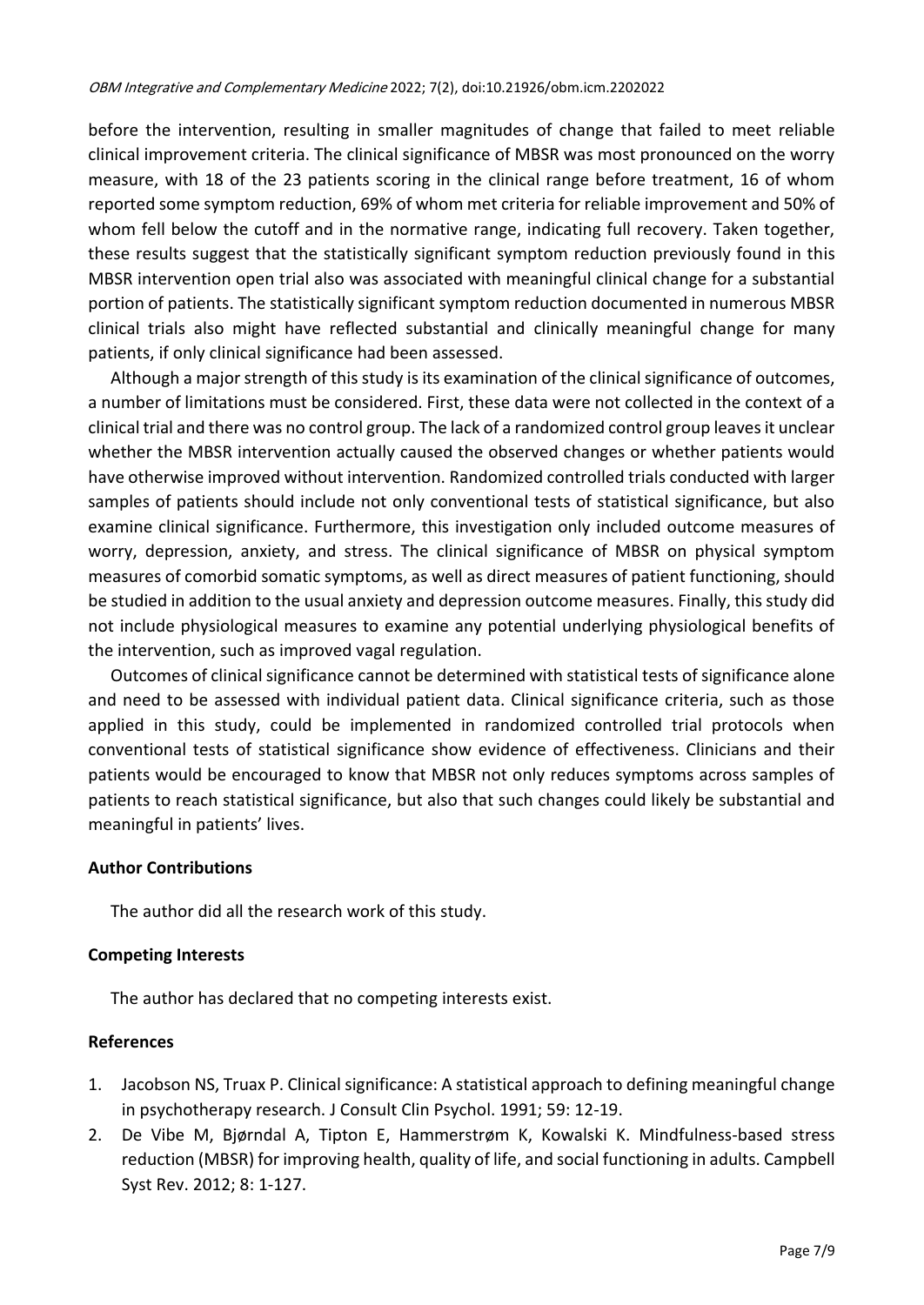- 3. Fjorback LO, Arendt M, Ø rnbøl E, Fink P, Walach H. Mindfulness-based stress reduction and mindfulness-based cognitive therapy – a systematic review of randomized controlled trials. Acta Psychiatr Scand. 2011; 124: 102-119.
- 4. Hofmann SG, Sawyer AT, Witt AA, Oh D. The effect of mindfulness-based therapy on anxiety and depression: A meta-analytic review. J Consult Clin Psychol. 2010; 78: 169-183.
- 5. Biegel GM, Brown KW, Shaprio S, Schubert CM. Mindfulness-based stress reduction for the treatment of adolescent psychiatric outpatients: A randomized clinical trial. J Consult Clin Psychol. 2009; 77: 855-866.
- 6. Ramel W, Goldin PR, Carmona PE, McQuaid JR. The effects of mindfulness meditation on cognitive processes and affect in patients with past depression. Cognit Ther Res. 2004; 28: 433- 455.
- 7. Goldin P, Ziv M, Jazaieri H, Hahn K, Gross JJ. MBSR vs aerobic exercise in social anxiety: fMRI of emotion regulation of negative self-beliefs. Soc Cogn Affect Neurosci. 2013; 8: 65-72.
- 8. Hoge EA, Bui E, Marques L, Metcalf CA, Morris LK, Robinaugh DJ, et al. Randomized controlled trial of mindfulness meditation for generalized anxiety disorder: Effects on anxiety and stress reactivity. J Clin Psychiatry. 2013; 74: 16662.
- 9. Vøllestad J, Sivertsen B, Nielsen GH. Mindfulness-based stress reduction for patients with anxiety disorders: Evaluation in a randomized controlled trial. Behav Res Ther. 2011; 49: 281- 288.
- 10. Nijjar PS, Puppala VK, Dickinson O, Duval S, Duprez D, Kreitzer MJ, et al. Modulation of the autonomic nervous system assessed through heart rate variability by a mindfulness based stress reduction program. Int J Cardiol. 2014; 177: 557-559.
- 11. Appelhans BM, Luecken LJ. Heart rate variability as an index of regulated emotional responding. Rev Gen Psychol. 2006; 10: 229-240.
- 12. Beauchaine TP, Thayer JF. Heart rate variability as a transdiagnostic biomarker of psychopathology. Int J Psychophysiol. 2015; 98: 338-350.
- 13. Thayer JF, Lane RD. A model of neurovisceral integration in emotion regulation and dysregulation. J Affective Disord. 2000; 61: 201-216.
- 14. Conklin QA, Crosswell AD, Saron CD, Epel ES. Meditation, stress processes, and telomere biology. Curr Opin Psychol. 2019; 28: 92-101.
- 15. Hazlett Stevens H. Mindfulness-based stress reduction in a mental health outpatient setting: Benefits beyond symptom reduction. J Spiritual Ment Health. 2018; 20: 275-292.
- 16. Meyer TJ, Miller ML, Metzger RL, Borkovec TD. Development and validation of the Penn state worry questionnaire. Behav Res Ther. 1990; 28: 487-495.
- 17. Lovibond PF, Lovibond SH. The structure of negative emotional states: Comparison of the Depression Anxiety Stress Scales (DASS) with the Beck Depression and Anxiety Inventories. Behav Res Ther. 1995; 33: 335-343.
- 18. Brown TA, Chorpita BF, Korotitsch W, Barlow DH. Psychometric properties of the Depression Anxiety Stress Scales (DASS) in clinical samples. Behav Res Ther. 1997; 35: 79-89.
- 19. Fisher PL. The efficacy of psychological treatments for generalised anxiety disorder. In: Worry and its psychological disorders: Theory, assessment and treatment. Chichester: Wiley; 2006. pp. 359-377.
- 20. Ronk FR, Korman JR, Hooke GR, Page AC. Assessing clinical significance of treatment outcomes using the DASS-21. Psychol Assess. 2013; 25: 1103-1110.